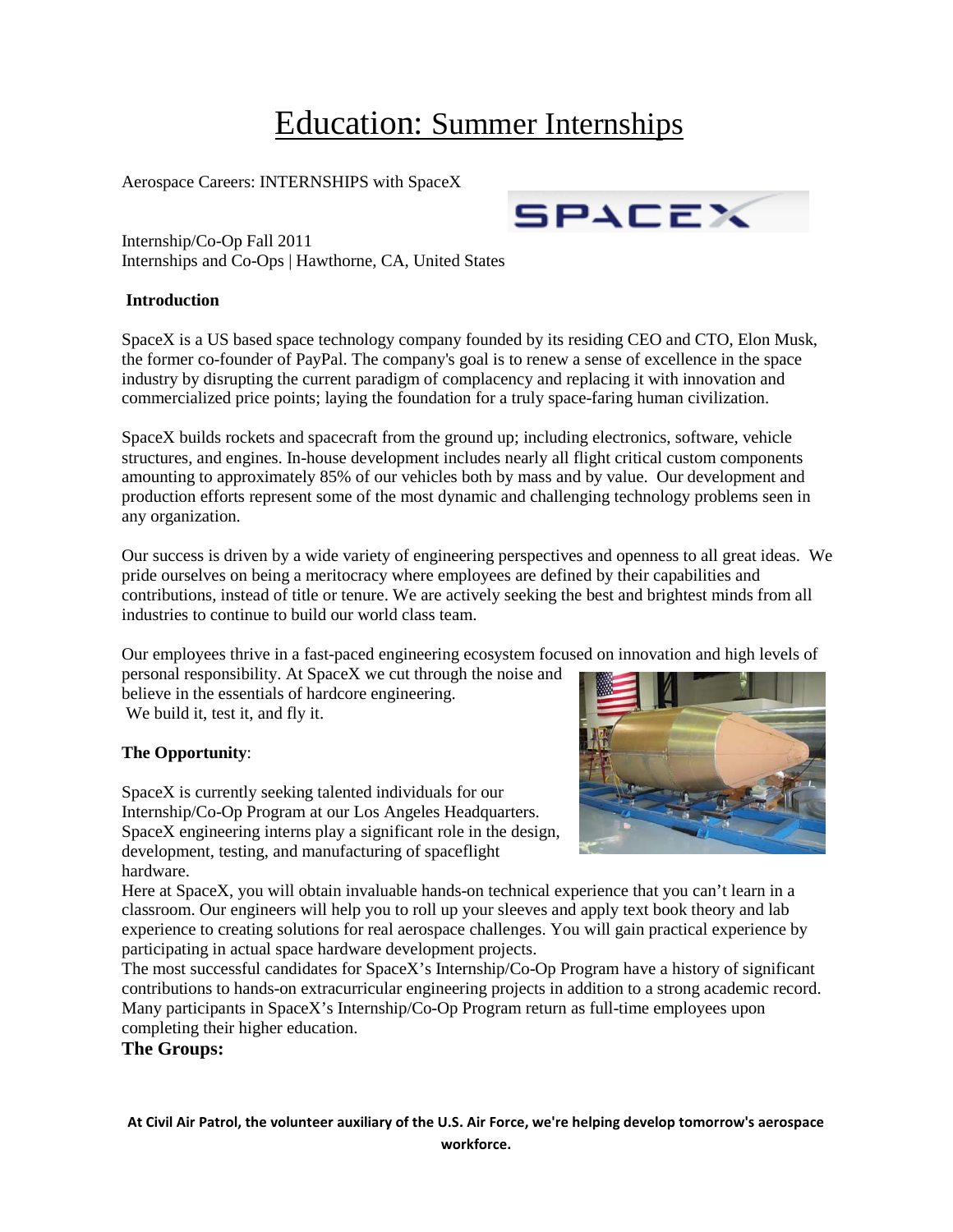**Avionics (Electronics) –** Our Avionics group works to design, develop, test, analyze and integrate all the electronic hardware and software for our vehicles. This includes but is not limited to: flight software, flight computers, power conversion units, analog and digital circuit boards, FPGA's, communication system units, guidance, navigation and control as well as enclosure and wire harness development.

Majors represented are mainly: *Aerospace Engineering, Computer Engineering, Computer Science, Electrical Engineering, and Mechanical Engineering.*

**Avionics (Software) –** The primary software function at SpaceX is housed in the Avionics group; this elite team writes and validates all the flight code that guides the vehicle to/in orbit. The programming in the flight computers also runs real time analysis of the vehicle in-flight to ensure nominal performance on flight controls and sensors for Falcon rockets and the Dragon spacecraft. Software engineers at SpaceX enjoy executing a mission critical role and are challenged by developing complex, high reliability code from cradle to grave.

Majors represented are mainly: *Computer Engineering, Computer Science, and Electrical Engineering.*

**Dynamics –** Our Dynamics group focuses on mathematical modeling and environments testing. Their role is to use the latest modeling tools to simulate the environments and loads a vehicle will see in flight in order to provide the best possible design parameters to our design teams. In other words, they provide the initial inputs we use when beginning a design. A good dynamics team lays a strong foundation for the rest of the company.

Majors represented are mainly: *Aerospace Engineering, Mechanical Engineering, and other Interdisciplinary Engineering.*

**Launch Operations –** The Launch Operations group is tasked with final vehicle integration and launch/mission execution. They are also responsible for the launch pad infrastructure, including ground support equipment and tooling. The hardware produced by the other departments is delivered to the Launch Ops group for integration into one seamless, beautiful system. Once the vehicle is integrated, they do final vehicle roll out, check out, and countdown for launch. This team does a significant amount of travel to and from our launch sites.

Majors represented are mainly: *Aerospace Engineering, Electrical Engineering, and Mechanical Engineering.*

**Manufacturing/Operations –** One of the most critical needs we now have at SpaceX is for Manufacturing /Operations engineers. With two vehicles flight proven, we have a \$3 billion backlog of sold flights. The next critical phase is proving our ability to build rockets with increasing speed while maintaining quality in order to meet the markets high demand. We are looking to add manufacturing engineers throughout the company. Majors represented are mainly: *Civil Engineering, Electrical Engineering, Industrial Engineering, Manufacturing Engineering, Materials Science, Mechanical Engineering, and other Interdisciplinary Engineering.*



**Propulsion (Engines) –** Our Propulsion group brings together some of the brightest minds in the engine business. We currently build more rocket engines than any other organization in the country, furthermore the design and performance parameters of SpaceX engines are notably recognized

**At Civil Air Patrol, the volunteer auxiliary of the U.S. Air Force, we're helping develop tomorrow's aerospace workforce.**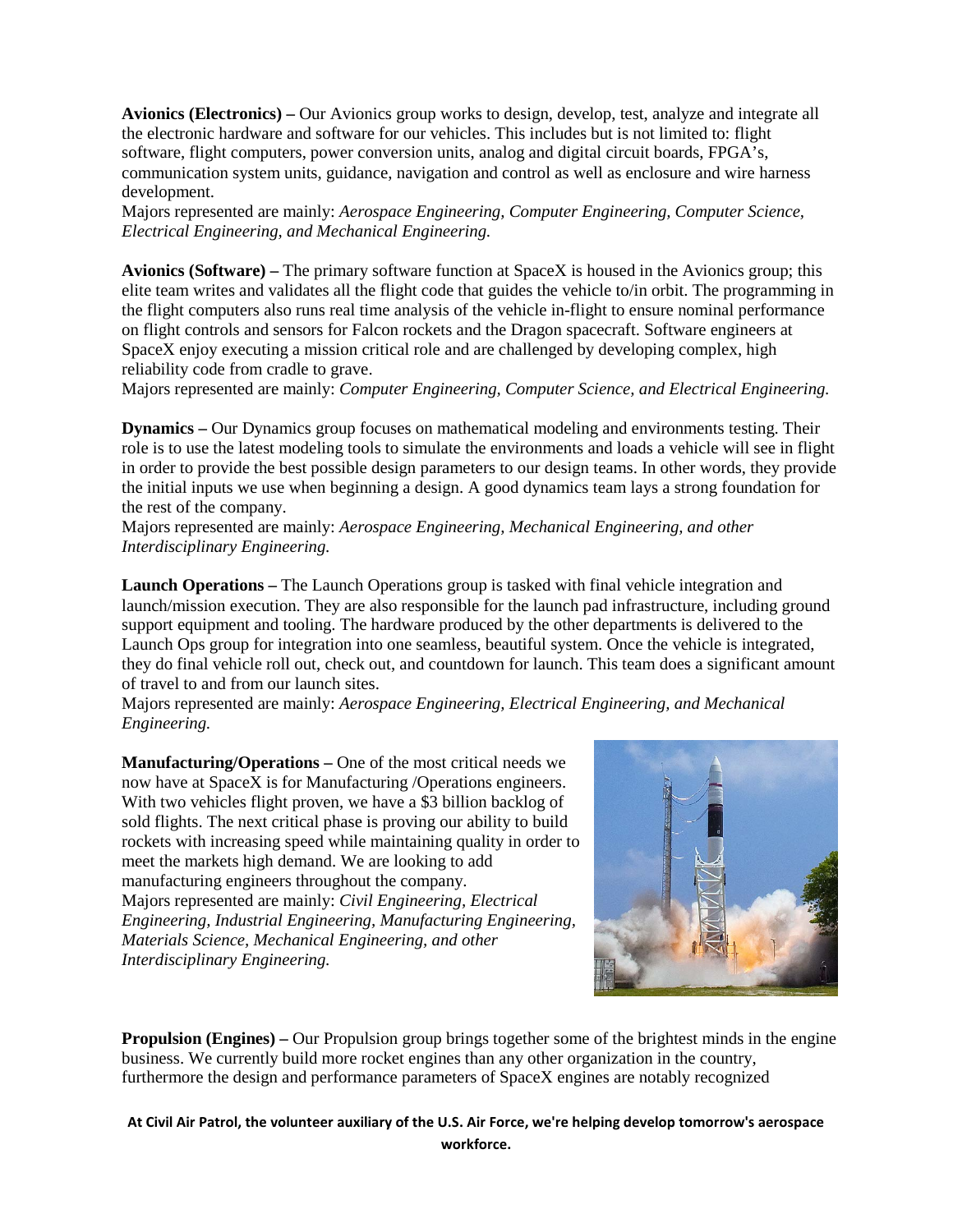throughout the industry. Our team built the first human rated engines to see spaceflight since the Space Shuttles Main Engines were built over 30 years ago. Majors represented are mainly: *Aerospace Engineering and Mechanical Engineering.*

**Structures –** Our Structures group is responsible for both primary and secondary structures, as well as tooling and machine design. We do both metallic and composite structural fabrication in-house. Most of what you actually see when looking at a launch vehicle or spacecraft is done by our Structures group. With mass and cost so closely correlated in the space business, our Structures group is constantly striving to develop the most efficient body structures ever created.

Majors represented are mainly: *Aerospace Engineering and Mechanical Engineering.*

\*Please note this is not a complete list of all groups. Opportunities may be available in other areas.

#### **Requirements**

- Must currently be enrolled at a four-year university or college
- Must be a U.S. citizen or a U.S. permanent resident (i.e. green card holder)

#### **Additional position information**

SpaceX offers one of the best environments in the world for employees to learn, build real working systems and tackle exciting challenges every day. We operate in a fun, casual work environment. Our Intern benefits include: competitive salary and free gym memberships. By joining the SpaceX team, you are not just a part of history, you are making it.

SpaceX is an Equal Opportunity Employer; employment with SpaceX is governed on the basis of merit, competence and qualifications and will not be influenced in any manner by race, color, religion, gender, national origin/ethnicity, veteran status, disability status, age, sexual orientation, marital status, mental or physical disability or any other legally protected status.

To conform to U.S. Government space technology export regulations, SpaceX hires only U.S. citizens and U.S. Permanent Residents.

Those applicants requiring reasonable accommodation to the application/interview process should notify the Human Resource Department at (310) 363-6000.

## **Links to more job descriptions click below:**

<http://www.spacex.com/careers.php>

<http://www.spacex.com/careers.php> (Internships 2012)

**At Civil Air Patrol, the volunteer auxiliary of the U.S. Air Force, we're helping develop tomorrow's aerospace**